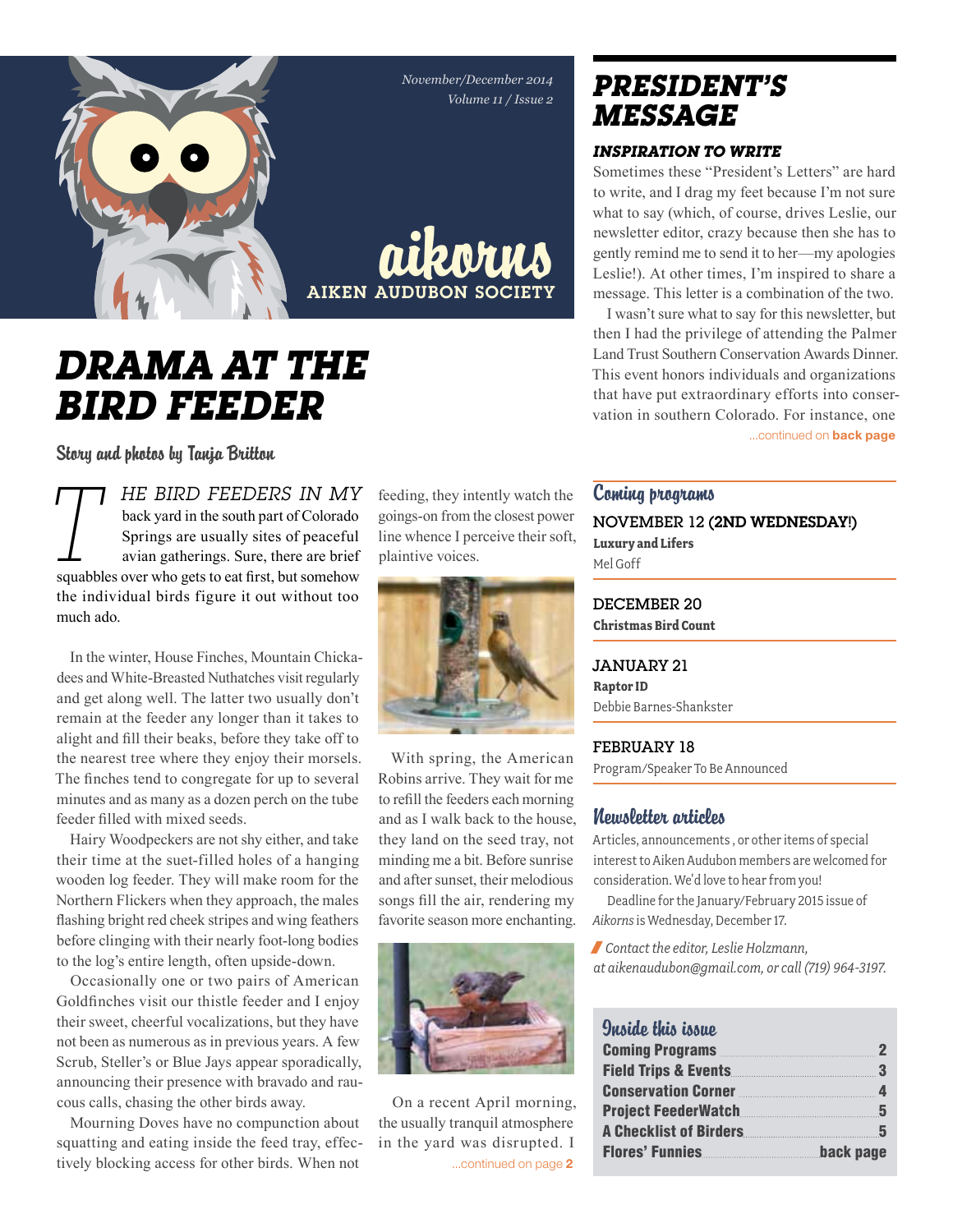## *november 12 / Mel Goff Luxury & Lifers*

*Here You EVER WANTED TO RETURN FROM*<br>
a hard day of garnering a few dozen life birds to a gourmet<br>
dinner and a Vegas style production show? In his presentation<br>
"Lifers in Luxury: Birding and Cruising Can Coexist", Mel<br> a hard day of garnering a few dozen life birds to a gourmet dinner and a Vegas style production show? In his presentation "Lifers in Luxury: Birding and Cruising Can Coexist", Mel seemingly incompatible activities—birding in exotic locations and cruising aboard the beautiful ships that sail to these destinations around the world. Yes, luxury and birding can co-exist!



Note that this program will be held on the *second Wednesday* of the month! *Southern Lapwing, Panama*



(719) 596-2916 baccab@aol.com

President Christine Bucher

Aiken Audubon Board Members

Vice President

Frank Dodge (719) 548-9863

**SECRETARY** Risë Foster-Bruder (719) 282-7877

#### **TREASURER**

Gary Conover (719) 635-2505 gary1gc@yahoo.com

#### Program Chair

Deborah Barnes-Shankster (303) 947-0566 kfoopooh@yahoo.com

Conservation Chair

Jackie Heyda (719) 487-8485

#### PUBLICITY CHAIR

Christine Bucher (719) 596-2916 baccab@aol.com

Education Chair Position Open

Field Trips Mel Goff melgoff@comcast.net

Kiowa Creek Liaisons Jeannie & Ron Mitchell vancerus@earthlink.net

Aikorns Editor/Web Leslie Holzmann (719) 964-3197 aikenaudubon@gmail.com

#### **HOSPITALITY**

Kathy Minch (281) 435-6850 kathydaboo@gmail.com

Christmas Count Tyler Stuart (719) 661-9308 tylerhstuart@gmail.com



## *december 20 / YOU! Audubon Christmas bird count*

*P lease join us for this year's Colorado*  Springs Christmas Bird Count on Saturday, December 20! Everyone is welcome to participate. Plan to spend at least the entire morning finding birds, though times will vary. Feeder watchers are also encouraged to sign up and participate. After the count,

we'll gather at Bear Creek Nature Center at 5 p.m. for a potluck dinner, species count compilation, and sharing of the day's adventures. For more information or to sign up, please contact Tyler Stuart at (719) 661-9308 or tylerhstuart@gmail.com.

Aiken Audubon programs are free and open to the public. They are held at the Colorado Parks and Wildlife building located at 4255 Sinton Road. Coffee and socializing is at 6:30 pm and programs begin at 7 pm. Please use the back entrance. *Note:* Sinton Road runs parallel to I-25 on the east side, between Garden of the Gods Road and Fillmore Street.

#### **Drama**, continued from front page

watched several birds disperse hurriedly in multiple directions, but I could not account for their sudden flight. Minutes later, when I sat down at my desk, I detected the reason. In the corner of the yard I glimpsed a collection of feathers in the grass, and in the center of this newly generated nest, a Sharp-Shinned Hawk, tearing pieces of flesh from a dove's carcass. It didn't see me, so I was able to watch it devour its prey. After about thirty minutes it took off with the remainder of the dove's body to a place unknown to me. I reflected on the meek dove's forshortened life, the downy plumes in the grass all that remained of it.

Several days thereafter I watched possibly the same hawk dive into a gathering of birds at the feeder again, but on that particular occasion, its intended meal got away. It was a close call. Observing this dramatic scene, I held my breath while my heart skipped a beat.

Bearing witness to nature's workings reminds me of its apparent contradictions: the indescribable beauty and peacefulness on one hand, harshness and constant struggle to survive on the other. At times I have trouble reconciling the order of things, all the while feeling fortunate to be part of this incredible experience.  $\mathbb B$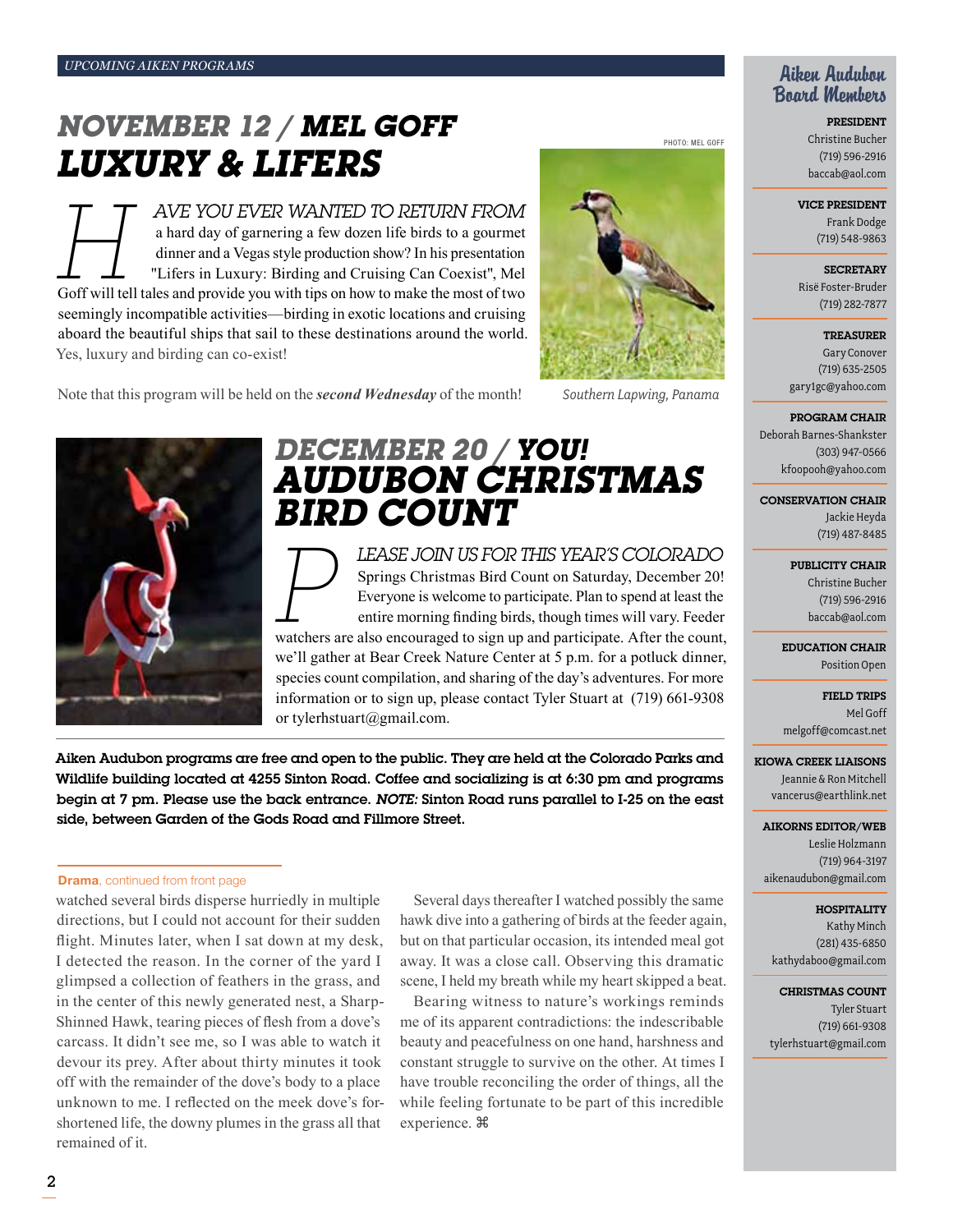#### Aiken Audubon Field Trips & Events

Everyone is welcome on Aiken field trips, regardless of experience level or membership in Audubon. Contact trip leader for details and to let them know you are coming. Remember to pack your binoculars, scope (if you have one), field guide, water, snack or lunch, hat, rain gear, sun screen, bug spray, camera(?), and some gas money for the drivers. No dogs are allowed.

*Note:* In cases of extreme weather, trips may be cancelled. If this might be a possibility, please contact the trip leader an hour before the scheduled meeting time. To receive e-mailed reminders of upcoming field trips and notices of last-minute cancellations, send your name and e-mail address to AikenAudubon@gmail.com.

#### *Sunday, November 9, 8 am – 3 pm Eastern El Paso County Raptor Hunt*

Head east with raptor expert Debbie Barnes-Shankster to look for birds of prey. Are the Rough-legged Hawks back yet? Bring lunch, water and snacks. Scopes are also helpful. Meet at the Ruth Holley Library (685 North Murray Blvd., Colorado Springs) to carpool.

/ *For more information and to RSVP, contact trip leader Debbie Barnes-Shankster at (303) 947-0566 or kfoopooh@yahoo.com.*

#### *Sunday, November 16, 8 am Pueblo Birding*

We'll plan on scoping Pueblo Reservoir, and also visit Rock Canyon area and Pueblo City Park. Bring lunch, as we'll plan on birding into the afternoon. State Parks Pass (daily pass or yearly pass) required on all vehicles. Meet at the parking lot at the end of West Fishing Road at Pueblo Reservoir.

/ *Contact trip leader Brandon Percival, bkpercival@ yahoo.com, if you have any questions.*

#### *Saturday, December 20, times vary Christmas Bird Count*

Please join us for this year's Colorado Springs Christmas Bird Count! (See details on page 2.)

#### *Monday, December 29, 8 am – 3 pm Eleven Mile Canyon*

Bundle up in your warmest winter gear and venture out for photography and birds. Targets include American Dippers and both eagle species. While this trip is geared toward photographers, with time for lots of picture-taking, non-photographers are welcome. We will not be hiking very far from the vehicles. Photographers bring tripods and long lenses; digiscopers are welcome.

Meet at Red Rocks Safeway. In addition to gas costs, there is a \$5 per car fee to enter Eleven Mile Canyon.

/ *For more information and to RSVP, contact trip leader Debbie Barnes-Shankster at (303) 947-0566 or kfoopooh@yahoo.com.*

#### More trips online!

For the latest information on field trips and events: **www.AikenAudubon.com**

#### *Saturday, January 10, time tba Fountain Creek Winter Bird Count*

Beginning to advanced birders are invited to observe and record the numbers of bird species and populations found in Fountain Creek Regional Park.

/ *Sponsored by Fountain Creek Nature Center, \$5 fee (for birdseed), reservations required, 520-6745.*

#### *Saturday, January 24, 8 am – 3 pm Raptor ID*

Attend Debbie's Raptor ID program, then put your new skills to work in the field. Bring lunch, water and snacks. Scopes helpful. Meet at Ruth Holley Library (685 North Murray Blvd., Colorado Springs).

/ *For more information and to RSVP, contact trip leader Debbie Barnes-Shankster at (303) 947-0566 or kfoopooh@yahoo.com.*

#### On sale now…

## *Aiken's 2015 Calendar!*

#### *Featuring:*

- /*Birds of Colorado's marshes, rivers, and lakes*
- / *Aiken photographers*
- / *Aiken-related reminders*
- /*Professionally printed and ready to hang*
- /*Proceeds support Aiken's programs!*

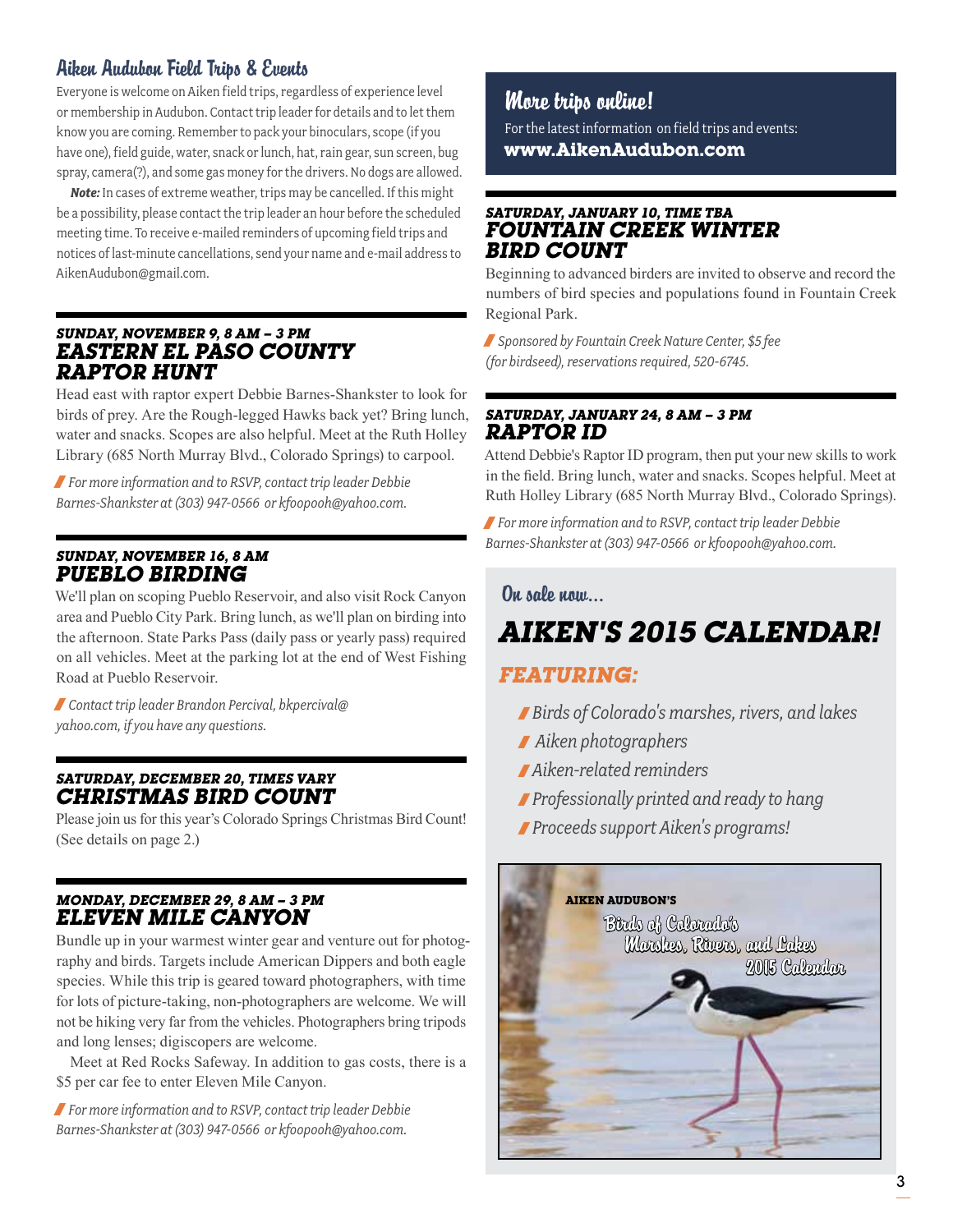# *Water in the West*

by Jackie Heyda

Colorado, Utah, New Mexico, Nevada, Arizona and California. Cities

**TT HE COLORADO RIVER BASIN COVERS WYOMING,**<br>Colorado, Utah, New Mexico, Nevada, Arizona and California. Cities<br>within these states, including Denver, depend on this water. A new study<br>has found that the basin has lost a within these states, including Denver, depend on this water. A new study has found that the basin has lost about 65 cubic kilometers of fresh water water supplies rather than surface water. A variety of organizations have initiatives addressing this issue.

#### *National Audubon*

National Audubon has started the "Western Rivers Initiative" highlighting the challenge to create healthier western rivers for people, birds and wildlife. This new program "will advocate for sensible water policies and management that benefit communities, birds and wildlife alike."

/ *For more information on Audubon's Western Rivers Action Network, go to rockies.audubon.org/audubons-western-rivers-initiative.*

#### *Audubon Rockies*

Audubon in Colorado has started a program, the Audubon Colorado Water Task Force, headed by Jen Bolton. Bolton has experience working with the state legislature, as well as with water/river issues in other parts of the state. Contacts for more information are:

- Neri Holguin, Audubon's Western Rivers Campaign Coordinator for CO/NM: neriholguin@gmail.com
- Daly Edmunds, Audubon's Regional Policy Coordinator for CO/WY: dedmunds@ audubon.org
- Sean Saville, Audubon's National Field Director: ssaville@audubon.org.

#### *Nature conservancy*

The Nature Conservancy has information about the Colorado River on their website. Learn where the water comes from, and discover easy-to-implement water saving tips to support the river.

/ *www.nature.org/ourinitiatives/regions/northamerica/areas/ coloradoriver/index.htm?src=e.nature&lu=2222277*

#### *Conservation Colorado*

Conservation Colorado discusses water issues on their website: conservationco.org.

#### *Colorado state leaders*

According to an article by Allen Best, Colorado leaders have announced a new water conservation program, with discussion on electricity and water prices for corn farmers, ski area operators and cities along the Front Range, along with the relationship "between energy production and water during time of drought."

/*Allen Best frequently writes for The Denver Post about water and energy. This article appeared in the Sunday, August 10 Perspective section He also publishes an online news magazine, found at mountaintownnews.net.* 

#### *Sustaining Colorado Watershed*

The 9th annual Sustaining Colorado Watershed Conference "Come Hell or High Water" was held in Avon, Colorado from October 7 – 9. It was hosted by the Colorado Watershed Assembly, the Colorado Foundation for Water Education and the Colorado Riparian Association.

/ *Contact information: coloradowater.org/Conference* 

## *Protecting Chatfield State Park*

*The Audubon Society of Greater*  Denver has filed a complaint against the US Army Corps of Engineers to protect Chatfield State Park. The project would add 2.8 million gallons of water a year. These water supplies will flood ten percent of the state park. Mike King, Colorado natural resources director, estimates that the state's population will grow by 2050 and that extra water will be needed for this growth.

Polly Reetz, Conservation Chairman of the Denver Audubon, said that Colorado will lose cottonwood forests and wetlands with this new project, proposed by the US Army Corps of Engineers. The park would lose 587 acres of wildlife habitat and recreational land. The Corps has estimated that the reservoir would only fill two or three years out of ten. She also thinks that the Corps of Engineers needs to take another look at alternatives that they previously dismissed.

Denver Audubon proposed alternatives, such as increased water conservation, storing water underground, and use of gravel pits like the ones at C-470.

The Denver Post had an article about the Chatfield Reservoir water supply project in the Friday, October 10 issue. The article describes the amount of water to be added to the Front Range Supply. The article also mentions that the Audubon Society opponents have filed a lawsuit in federal court trying to block construction.

/*To read more details about this project, go to www.savechatfield.org*

For more information on National Audubon issues and actions, go to the Audubon Action Center, audubonaction@audubon.org.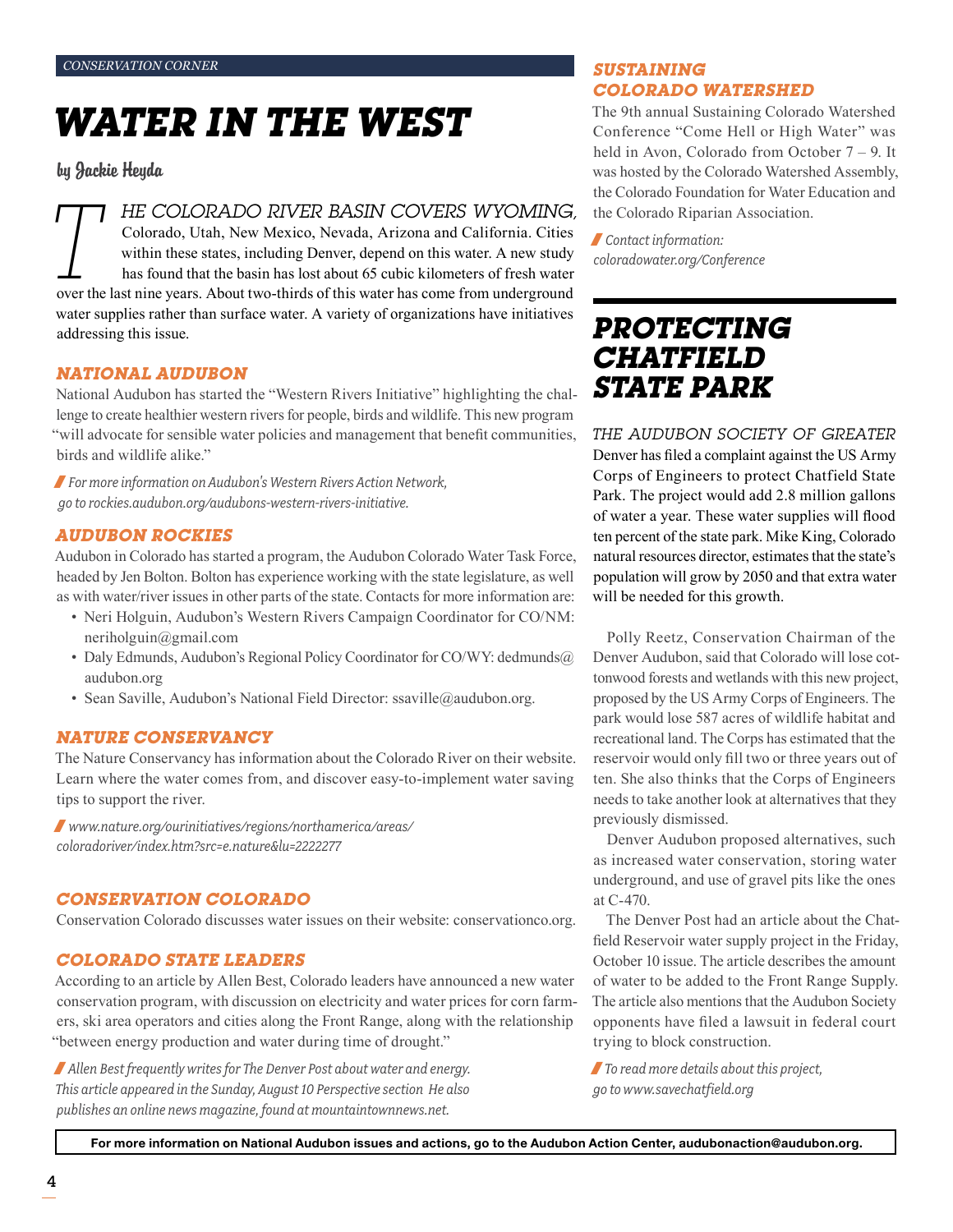# *FeederWatch!*

#### *Don't let what happens at the feeder stay at the feeder*

Ithaca, N.Y.—Chickadees, Bushtits, Northern Cardinals, and other feeder birds carry an important message about the health of bird populations and our environment. In order to decode that message, people just need to count their birds and report what they see to Project FeederWatch. The 28<sup>th</sup> season of this Cornell Lab of Ornithology citizen-science project is about to begin. The door is open for new participants and more observations.

FeederWatch begins November 8, 2014, and continues through April 3, 2015. New and returning participants are urged to sign up now at www.FeederWatch.org to enjoy the full season. The project is easy to do and makes a great family activity.

"We learn so much from the information people report to us, and the data become more and more valuable as time goes by,"says project leader Emma Greig. "This is how we learned that Bushtits are increasing in the western part of the country and that more Yellow-rumped Warblers are appearing in the East"

To learn more about joining Project FeederWatch in the U.S. and to sign up, visit www.FeederWatch.org or call the Cornell Lab toll-free at (866) 989-2473. In return for the \$18 fee (\$15 for Cornell Lab members), participants receive the FeederWatcher Handbook and Instructions with tips on how to successfully attract birds to your feeders, an identification poster of the most common feeder birds, and a calendar. Participants also receive Winter Bird Highlights, an annual summary of FeederWatch findings, as well as the Cornell Lab's printed newsletter, All About Birds News.

Project FeederWatch is a joint research and education project of the Cornell Lab of Ornithology and Bird Studies Canada.

# *Got Birds? Tell A Checklist of Birders*

by Leslie Holzmann

*J ust as there are different kinds of birds, there*  are different kinds of birders. What kind of birder are you? I'm sure that as you read through my list, you'll be able to identify with one or these—or add another "species" that I haven't thought of. And if you think I had you in mind when I made my list, well, maybe I did!

#### *The Merlin*

Like a raptor on the hunt, this birder makes a beeline for where the action is. They expend a tremendous amount of energy while birding, but they're always on the bird. They aren't easily distracted. If someone points out a bird, they're first on the scene, and all over it.

#### *The Bush Tit*



This social birder enjoys being part of the flock, moving through the brush, searching high and low for an LBJ skulking in the

underbrush, and chatting as they go. The more eyes looking, the more birds on the trip list, so hanging out with a flock of Bush Tits can be quite productive.

#### *The Rufous Hummingbird*

If the Bush Tits travel together, this birder prefers to fly solo. If the group takes the right fork in the trail, this birder will take



the left fork. Not surprisingly, at the end of the day everyone will be wondering what happened to the missing loner. Then they'll turn up with a trip list that has little in common with the "official" sightings. Of course, they'll have seen the "good birds" that everyone else missed.

#### *The Canada Goose*

It seems that every group of birders has one individual who has a naturally loud voice. Everyone else can be talking softly, or in whispers, when suddenly the silence is broken by the



For a single birder, one of the best places to meet a compatible companion is on a birding trip. When things begin to click, the rest of the group suddenly realizes that we have an

"item" among us. Just as Mourning Doves pair off and stick together, so do these two love birds. No one minds, of course. In fact, they just make the rest of the group smile and remember their own special someones.

This is an incomplete list, but it's enough to get you started. What other kinds of birders do you go birding with?

goose exclaiming, "WHAT'S THAT BIRD OVER THERE BY THE TREE?" You mean that bird that just flew away?

#### *The Mother Hen*



One of the birders most appreciated on a trip is the one (and it's usually a "she") who packed all the home-baked goodies, which they then share with everyone else. The night before an early departure, when

we've just finished dinner and are feeling content, we tend to pack healthy, practical food: trail mix, perhaps, and a piece of fruit. Maybe a wedge of cheese and some whole grain crackers, all natural peanut butter, or a turkey roll-up. But once we're out on the trail, we find that we've worked up an appetite and we inhale our lunch in two bites. How grateful we are then for those gooey brownies or pumpkin cupcakes!

#### *The Doves*